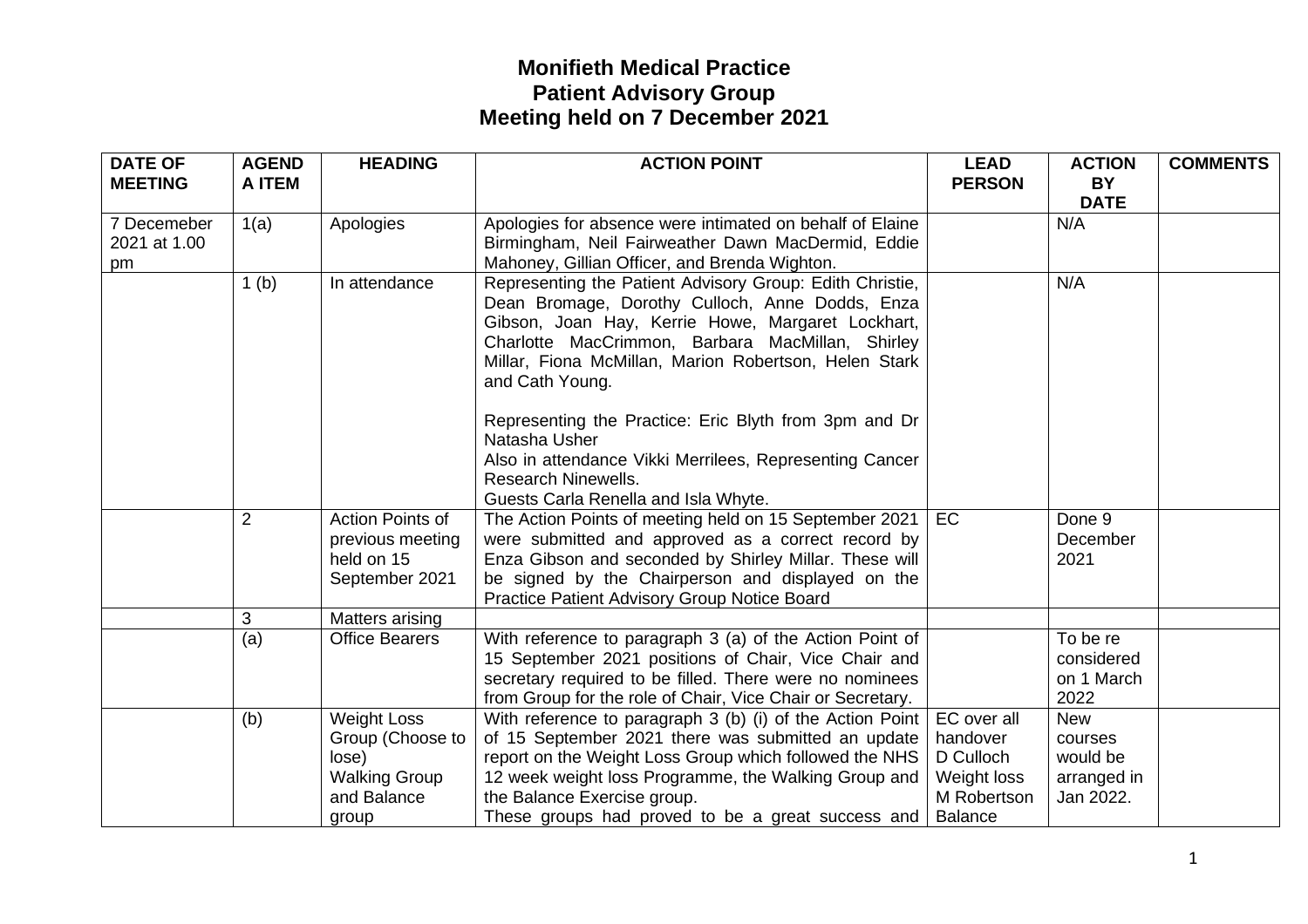|     |                                                   | the Weight Loss Group with eg, BP checks every 3 to 4<br>meetings.<br>The group would consider Citizens Advice Bureaux for a<br>lawyer to speak at the Menopause Group with regard to<br>workplace interventions.<br>The group noted the terms of the report and also the<br>Final Evaluations which were submitted by email for<br>information.                                                                                                                                                                                                                                                                                                                                                                                                                                                         |                                                                                  |                                              |  |
|-----|---------------------------------------------------|----------------------------------------------------------------------------------------------------------------------------------------------------------------------------------------------------------------------------------------------------------------------------------------------------------------------------------------------------------------------------------------------------------------------------------------------------------------------------------------------------------------------------------------------------------------------------------------------------------------------------------------------------------------------------------------------------------------------------------------------------------------------------------------------------------|----------------------------------------------------------------------------------|----------------------------------------------|--|
| (c) | Purchase of<br>Defibrillators and<br>CPR training | With reference to paragraph 3(d) of the Action Point of 15<br>September 2021 there was submitted a report providing<br>an update on the latest position regarding the provision<br>of Public Access Defibrillators in Monifieth.<br>The Patient Advisory Group funding had now provided<br>three defibrillators at 1) Coplands Garage, 82 Ferry Road<br>Monifieth 2) Monifieth Medical Practice and 3) The<br>Premier Convenience Store at 65 Mortimer Drive<br>Monifieth.<br>This added to the three provided by Neil Fairweather at<br>the Monifieth Library, High Street, A. Mastertons<br>Solicitors and The Milton Inn.<br>The Group noted the terms of the report that (a) the<br>recent funding bids had not proved successful but this<br>would continue and (b) Daryl Barr continued to support | EC EG SM to<br>progress<br><b>Shirley Millar</b><br>& Daryl Barr<br>Fund raising | Progress<br>report on at<br>next<br>meeting. |  |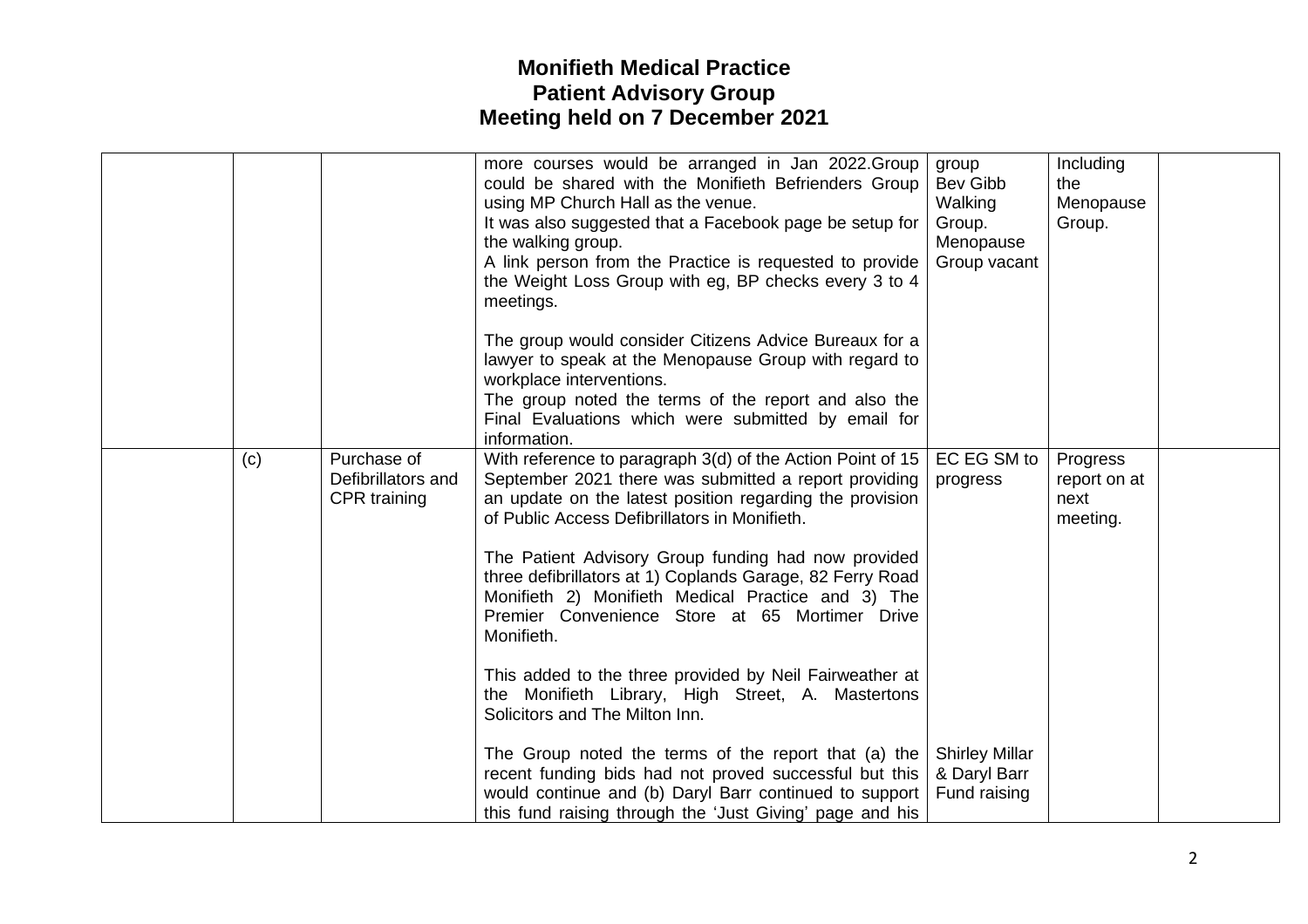| business for which the group were very grateful.             |             |  |
|--------------------------------------------------------------|-------------|--|
|                                                              | Fiona Mc    |  |
| The Group also wished to thank Lynn Lawrence for her         | Millan and  |  |
| advice and support during the installation of the            | Anne Dodds  |  |
| defibrillators and noted that Lynn was to carry out CPR      | were the    |  |
| training for the Patient Advisory Group members in           | contact for |  |
| January. The owners of the buildings where the               | the CPR     |  |
| defibrillators had been installed would be invited to attend | training    |  |
| this training.                                               |             |  |
|                                                              |             |  |
| Lynn agreed to remain Guardian of all the Monifieth          |             |  |
| defibrillators until Jan 2022 then, after training, they     |             |  |
| would be transferred to the Patient Advisory Group           |             |  |
| <b>Primary Guardians as follows:</b>                         |             |  |
|                                                              |             |  |
| Daryl Barr - Monifieth Medical Practice Victoria Street,     |             |  |
| Monifieth, DD5 4HR                                           |             |  |
| Dorothy Culloch - Coplands Garage 82 Ferry Road              |             |  |
| Monifieth                                                    |             |  |
| Anne Dodds - Premier Store 65 Mortimer Drive Monifieth.      |             |  |
|                                                              |             |  |
| The secondary Guardians were as follows:-                    |             |  |
| Eric Blyth - Monifieth Medical Practice Victoria Street,     |             |  |
| Monifieth, DD5 4HR                                           |             |  |
| Fiona McMillan - Coplands Garage 82 Ferry Road               |             |  |
| Monifieth                                                    |             |  |
| Cath Young - Premier Convenience Store 65 Mortimer           |             |  |
| <b>Drive Monifieth</b>                                       |             |  |
| Neil Fairweather -1. Monifieth Library, 50 High Street,      |             |  |
| Monifieth, DD5 4AE                                           |             |  |
| 2. Alan Masterton, Solicitors, 12-14 Maule Street,           |             |  |
| Monifieth, DD5 4JN                                           |             |  |
| 3. The Milton Mill, Grange Road, Monifieth, DD5 4LU          |             |  |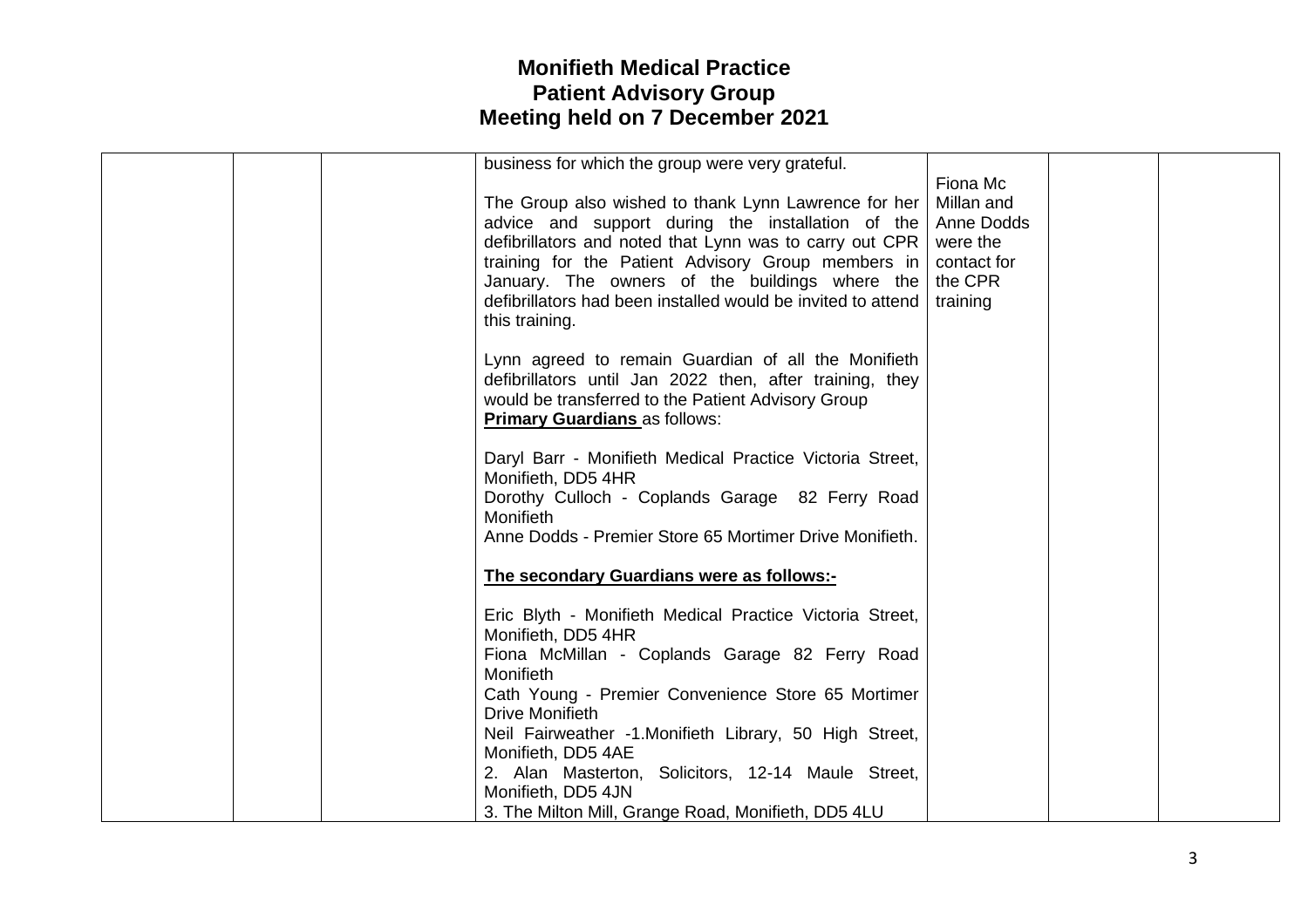| 3(d) | <b>Patient Advisory</b><br>Group<br>Membership                                 | With reference to paragraph 3 (c) of the Action Point of $\vert$ EC<br>15 September 2021 the Group<br>(a) noted the Resignation of Linda Weir and that a<br>thank you email had been sent, and<br>(b) welcomed Dean Bromage, Barbara MacMillan,<br>Carla Renella and Helen Stark to their first meeting of<br>the group.                                                                                                                                                                                                                                                                                                                                                                                                                                                      |                                                                              |                                              |  |
|------|--------------------------------------------------------------------------------|-------------------------------------------------------------------------------------------------------------------------------------------------------------------------------------------------------------------------------------------------------------------------------------------------------------------------------------------------------------------------------------------------------------------------------------------------------------------------------------------------------------------------------------------------------------------------------------------------------------------------------------------------------------------------------------------------------------------------------------------------------------------------------|------------------------------------------------------------------------------|----------------------------------------------|--|
| 3(e) | <b>Support Dogs</b><br>Charity $-$ used<br>stamp collection<br>by the Practice | With reference to paragraph 3 (e) of the Action Point of<br>15 September 2021 the group noted that (a) Shirley<br>Millar had continued to collect and prepare the used<br>stamps for the Support Dogs charity and (b) expressed<br>their appreciation for her work in this regard.<br>Shirley arranged a Zoom meeting with the Support Dogs<br>staff and users and the group enjoyed hearing first hand<br>all about the work of the Charity.<br>Shirley had requested to step down from the collection<br>role and Dorothy Culloch agreed to collect all the stamps<br>and forward them to the Charity. The group agreed to<br>help with the trimming of the stamps and seek support<br>from family and friends to collect used postage stamps<br>over the Christmas period. | Dorothy<br>Culloch and<br>all members<br>of the Patient<br>Advisory<br>Group | Progress<br>report on 1<br><b>March 2022</b> |  |
| 3(f) | Coffee morning                                                                 | With reference to paragraph 3 (g) of the Action Point of $\vert$ NFA<br>15 September 2021 the group noted that the Coffee<br>Morning in aid of Cancer research, Ninewells had taken<br>place on 20 Nov 2021 in Monifieth Parish Church, High<br>Street, Monifieth<br>The event raised £5,500 and the cheque was presented<br>at the meeting to Vikki Merrilees from Cancer Research<br>Ninewells who gave her thanks and talked of the work<br>being carried out. There is a possibility of a lab talk in<br>the Spring.                                                                                                                                                                                                                                                      |                                                                              |                                              |  |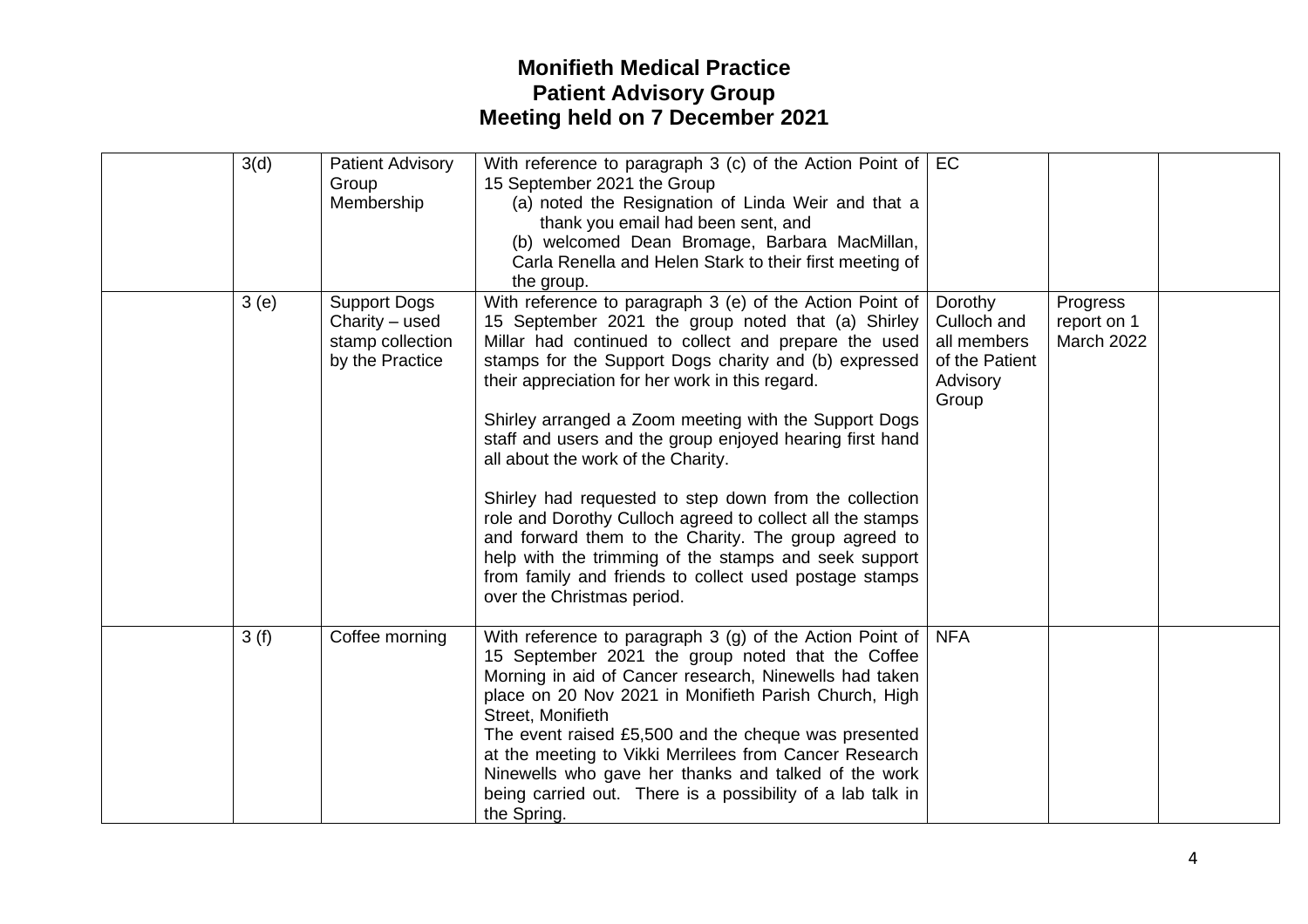|                  |                                     | The lead, Cath Young, expressed thanks to all members<br>of the group for all their help at the event.<br>A photograph of Vicki receiving the cheque was taken<br>and will be displayed at Ninewells hospital.                                                                                                                                                                                                                                                                                                                                                                                                                                                                                                                                  |                                                 |  |
|------------------|-------------------------------------|-------------------------------------------------------------------------------------------------------------------------------------------------------------------------------------------------------------------------------------------------------------------------------------------------------------------------------------------------------------------------------------------------------------------------------------------------------------------------------------------------------------------------------------------------------------------------------------------------------------------------------------------------------------------------------------------------------------------------------------------------|-------------------------------------------------|--|
| 3 <sub>(g)</sub> | <b>Listening Service</b>            | With reference to paragraph 5 of the Action Point of 15<br>September 2021 there was submitted report by Dorothy<br>Culloch regarding the Listening Service for information.<br>The Monifieth Medical Practice would be contacted with<br>the name of a Listener as soon as possible.                                                                                                                                                                                                                                                                                                                                                                                                                                                            | EB                                              |  |
| 3(h)             | Dundee<br>University<br>Internships | With reference to paragraph 6 of the Action Point of 15<br>September 2021 There was submitted report by Edith<br>Christie explaining that Richard Pool, Employer<br>Engagement Manager, Careers Service at Dundee<br>University had advised that it would not be possible for a<br>student to be given an Internship with the Patient<br>Advisory Group to carry out various Courses next year.<br>The group agreed that there was a need for these<br>courses but the management and delivery of them was<br>considerable and it may be that going forward the Patient<br>Advisory Group would not have resources to do this<br>work. Accordingly, the Patient Advisory Group would<br>consider whether to reapply in the future if necessary. | <b>NFA</b>                                      |  |
| 3(i)             | Housing plans for<br>Monifieth      | With reference to paragraph 7 of the Action Point of 15<br>September 2021 there was submitted report detailing the<br>latest position regarding proposal of application Notices<br>which had been submitted to Angus Council by Barratt<br>North Scotland to build 300 new houses on farmland<br>between the former Ashludie Hospital site and the A92 in<br>Monifieth.<br>Fiona McMillan and Dean Bromage (a) explained the                                                                                                                                                                                                                                                                                                                    | Fiona and<br>Dean to<br>monitor the<br>position |  |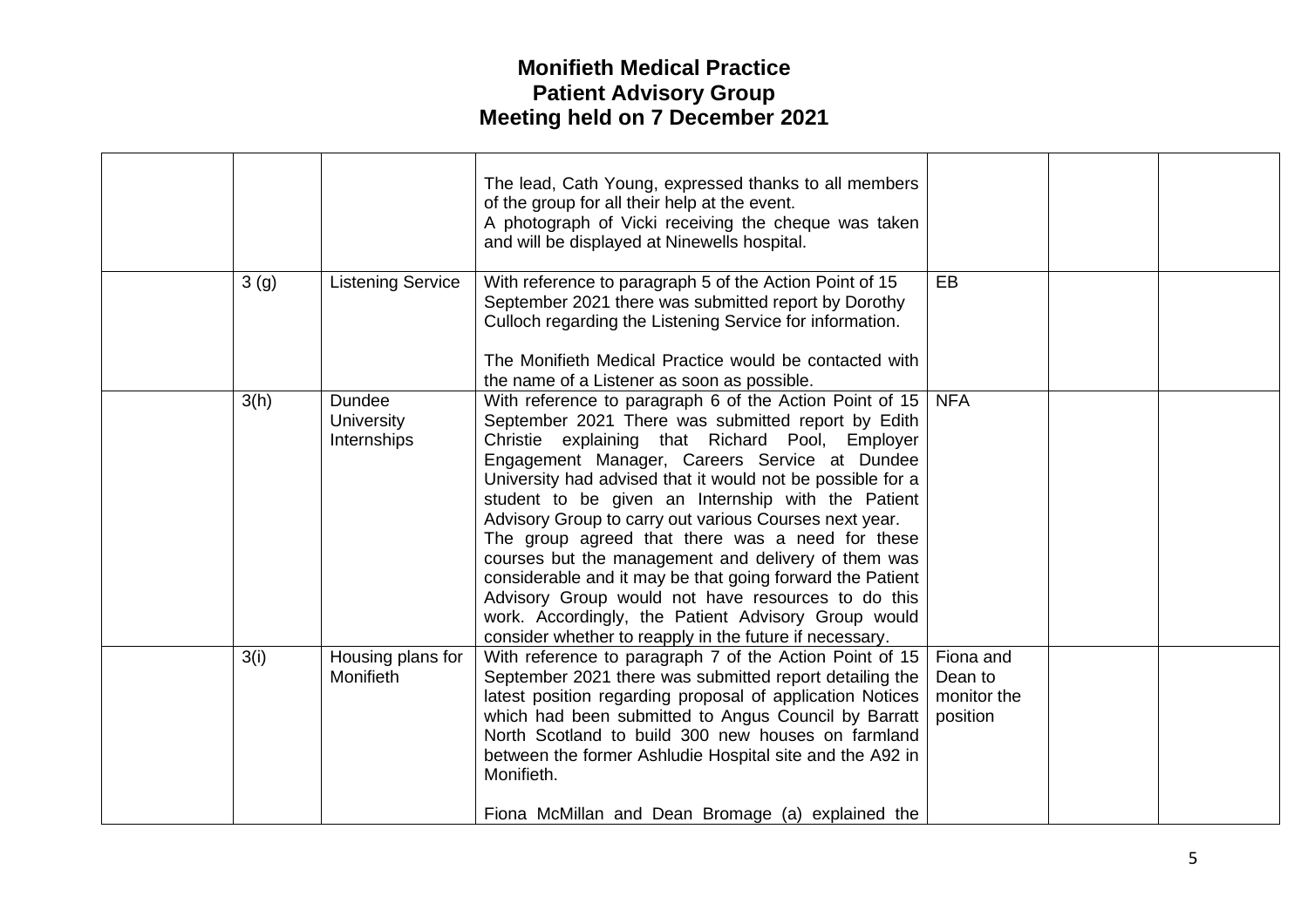|     |                              | terms of the report and (b) agreed to monitor the position<br>in relation possible increased patient capacity at the                                                                                                                                                                                                                                                                                                                                                                                                                                                                                                                                                                                                     |             |                                              |  |
|-----|------------------------------|--------------------------------------------------------------------------------------------------------------------------------------------------------------------------------------------------------------------------------------------------------------------------------------------------------------------------------------------------------------------------------------------------------------------------------------------------------------------------------------------------------------------------------------------------------------------------------------------------------------------------------------------------------------------------------------------------------------------------|-------------|----------------------------------------------|--|
|     |                              | Practice and (c) noted that the Health Board would<br>comment when an application had been submitted.                                                                                                                                                                                                                                                                                                                                                                                                                                                                                                                                                                                                                    |             |                                              |  |
| 4.  | <b>Standing Items</b>        |                                                                                                                                                                                                                                                                                                                                                                                                                                                                                                                                                                                                                                                                                                                          |             |                                              |  |
| (a) | Treasurer's<br>Report        | With reference to paragraph 4(a) of the Action Point of 15<br>September 2021 Enza Gibson provided a verbal update<br>on the financial position of the group. It was noted that<br>the Balance for defibrillators is standing at £23<br>The funds remaining to pay for the Weight loss, Walking<br>and Balance Groups to be carried out is £1828.59<br>The Patient Advisory Group Balance is £950 and the<br>petty cash is £50                                                                                                                                                                                                                                                                                            | Enza Gibson | Progress<br>report on 1<br>March 2022        |  |
| (b) | Practice<br>Manager's report | With reference to paragraph 4(b) of the Action Point of 15<br>September 2021 there was submitted report by Eric Blyth<br>regarding the issues which were ongoing in the Practice.                                                                                                                                                                                                                                                                                                                                                                                                                                                                                                                                        | Eric Blyth  | Progress<br>report on 1<br><b>March 2022</b> |  |
| (c) | Practice issues.             | With reference to paragraph $4(b)(iii)$ of the Action Point of $\vert$<br>15 September 2021 there was submitted a report<br>detailing issues patients had raised with members of the<br>Group since the last meeting.<br>Dr Usher advised that the issue of checks for new<br>mothers would be dealt with by the GPs in future. New<br>mums to make appointments if they wish post-natal<br>checks.<br>Dr Usher and Dr Stewart will do the 6 week baby checks.<br>To improve confidentiality and to adhere to the Data<br>Protection Act, the receptionists would be reminded to<br>take patients to a room if they had private issues to be<br>discussed in order that the matter was not heard in the<br>waiting room. | EB          |                                              |  |